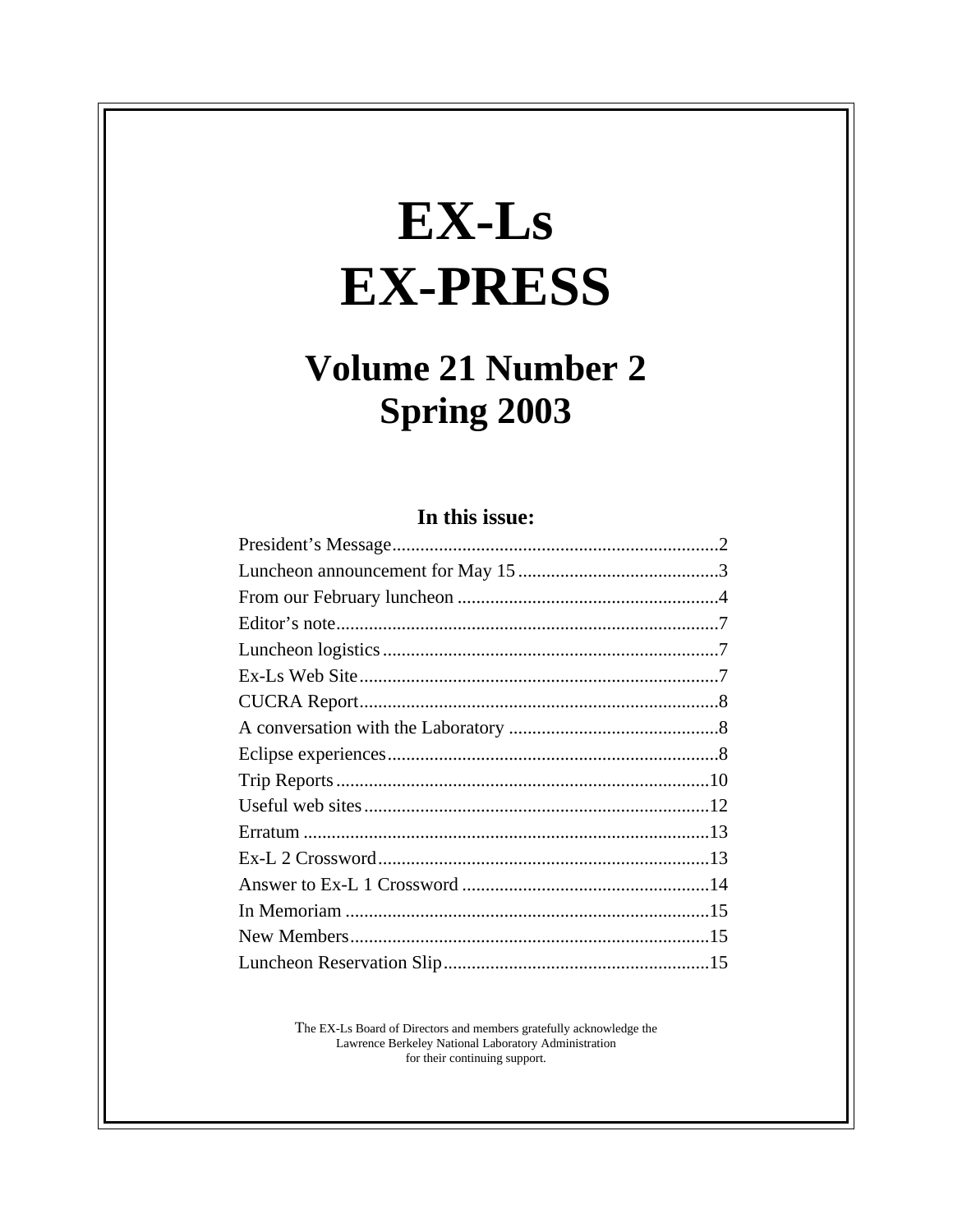Volume 21 #2: Spring 2003 (Published April 2003)

# **PRESIDENT'S MESSAGE Bob Fulton**

Our next lunch speaker promises to be of special interest to me, a Mechanical Engineering Department veteran. Jim Triplett, Engineering Division Director, will talk about new Engineering Division directions.

Some items that could use input from our members came up at the April Ex-L Board meeting:

- Each year our organization has been making contributions to various charities in the Bay Area, and board members would welcome any suggestions of worthy causes to consider.
- Another point was made that while local members can, and do, take advantage of our quarterly luncheons, those who live outside the Bay Area can rarely join us. We would appreciate any suggestions you may have about ways the organization can provide more value to its distant members.
- Finally, Terry Powell, our LBNL contact, mentioned that the Laboratory newspaper, *Currents*, may begin to include articles on earlier (read "historical" or even "historic") Lab activities. Terry would be happy to receive any stories from us of the "good old days."

Our new webmaster, Dick Baker, reported that he has updated our web page to include the latest issues of the Ex-L Ex-Press and other current information on our organization. You can get there at www.lbl.gov/ex-L-express.

Hope to see you at the lunch on the  $15<sup>th</sup>$ .

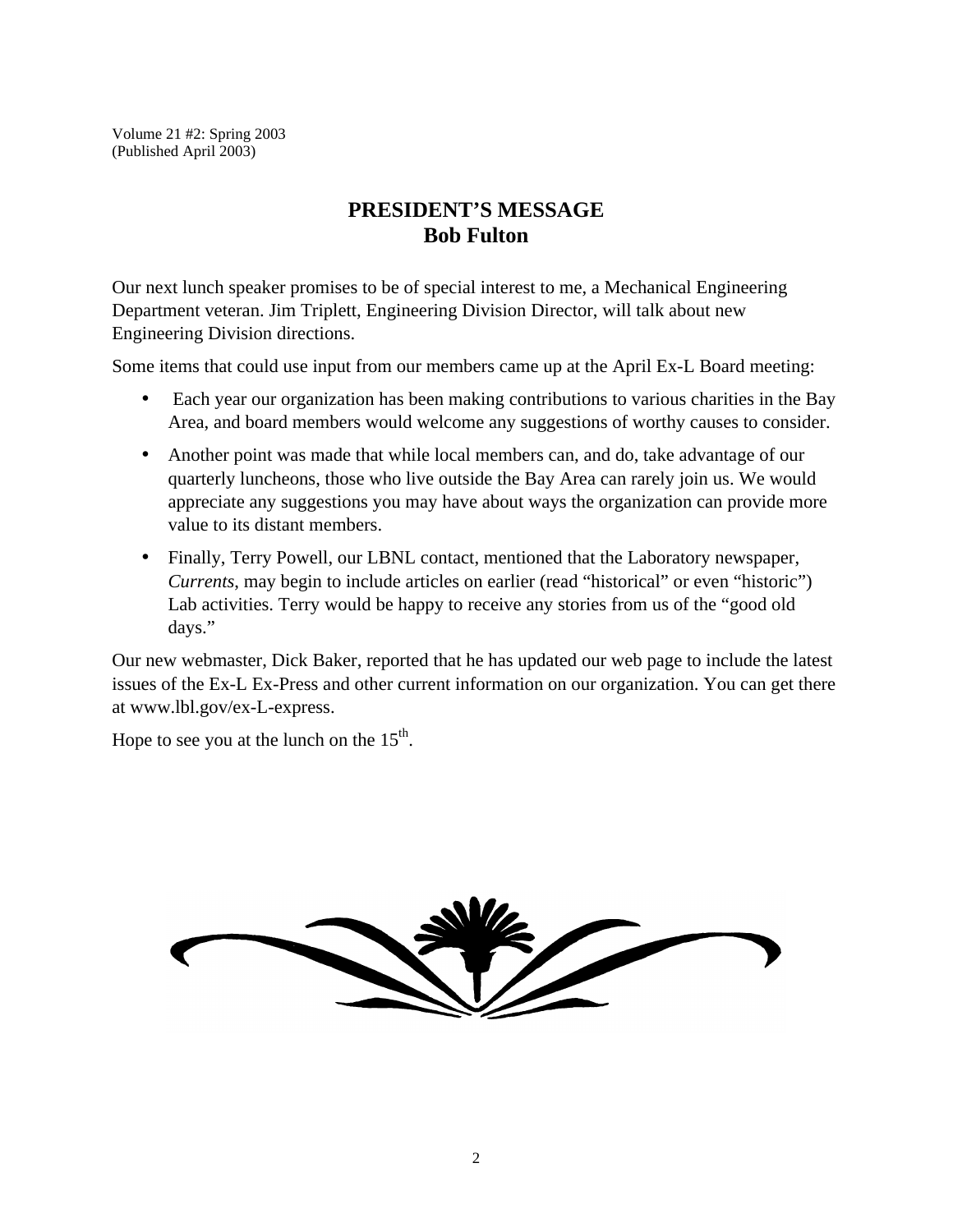

#### **2003 Spring Lunch**

**Date: Thursday, May 15, 2003**

**Where: Spenger's Fresh Fish Grotto 1919 Fourth St. Berkeley**

- **Time: No-host Bar: 11:30 AM Lunch Served: 12:00 Noon**
- **Speaker: Jim Triplett, Head of Engineering, LBNL**
- **Subject: New Developments in Engineering at LBNL**
- **Menu: Bay Shrimp Louie Salad (with cup of chowder) Parmesan Petrale Sole w/ Lemon Caper Butter (with dinner salad) Flatiron Steak w/mushroom demi-glaze (with dinner salad)**
- **Cost: \$18 per person (PREPAID)**
- **Reservations: Payable to EX-Ls. Send to Inge Henle 820 Villa Lane #3 Moraga, CA 94556**

**Spenger's management policy makes it absolutely imperative that they receive reservations by May 9, 2003**

**(Reservation slip on last page)**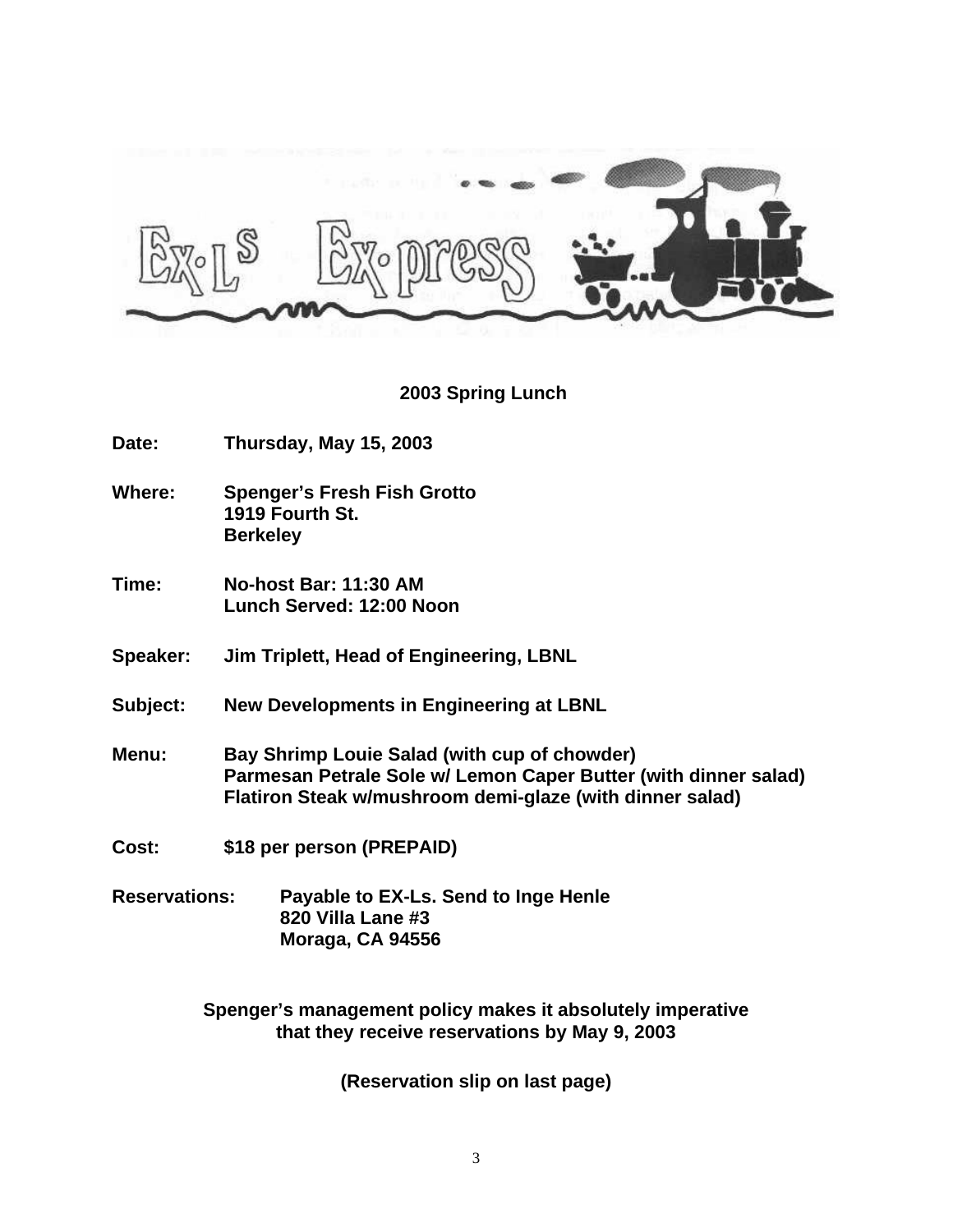#### **From our February lunch**

*Reported by Sig Rogers, EX-Ls First Vice-President*: Sally Benson, Laboratory Deputy Director for Operations, was our luncheon speaker. Her talk covered two subjects: carbon sequestration and the current state of the Laboratory.

In the past 60 years, the amount of carbon dioxide  $(CO<sub>2</sub>)$  emitted to the atmosphere, primarily by the use of fossil fuels, has risen from 280 parts per million to present levels greater than 365 ppm. Predictions of global energy use in the next century suggest continued increase in carbon emissions and rising concentrations of  $CO<sub>2</sub>$  in the atmosphere unless changes are made in how we produce and use energy, and in particular how we manage carbon. One way to reduce carbon is to produce and use fossil energy more efficiently. Another is to increase our use of low carbon and carbon free fuels such as solar energy, wind power, and biomass fuels. The newest approach to management of carbon is carbon sequestration.

Carbon Sequestration refers to the provision of long-term storage of carbon in the earth biosphere, under the ground or in the oceans, so that buildup of carbon dioxide (the principal greenhouse gas) concentration in the atmosphere will be minimized or decreased. In some cases this is accomplished by maintaining or enhancing natural processes; in other cases, novel techniques are developed to dispose of carbon. DOE is focusing efforts in several areas:

- Sequestering carbon in underground geologic repositories: Research related to understanding the geophysics and geochemistry of potential underground reservoirs, e.g., oilfields.
- Enhancing the natural terrestrial cycle: Research into ways to increase the net fixation of atmospheric  $CO<sub>2</sub>$  in terrestrial vegetation, and enhancing the transformation of carbon to organic soil matter.
- Carbon sequestration in oceans: The ocean is a large potential sink. One strategy is to enhance the natural phytoplankton uptake of carbon by micro- or macronutrients. Another is direct injection of  $CO<sub>2</sub>$  at ocean depths greater than 1000 m. Possible sources of direct injection include power plants and industrial facilities.
- Sequencing genomes of microorganisms for carbon management: It is hoped that genomic research can develop microbes that would, for example, feed on methane, release hydrogen, and sequester carbon.

Many of the processes that have been proposed require significant expenditures of energy, which in turn generate carbon dioxide; thus one of the most challenging issues is to find ways of sequestering carbon that produce significantly less  $CO<sub>2</sub>$  than they consume.

Sally also spoke briefly on the current state of the Lab. In regard to the ongoing congressional investigations, we look pretty clean and our inventory systems are much better than LANL and LLNL. Lab space is at a premium [isn't *that* a surprise!] and very expensive to build. Construction should begin soon on a new office complex near the 50 Complex that will free up lab space in existing buildings. This has been enabled through some innovative contracting. The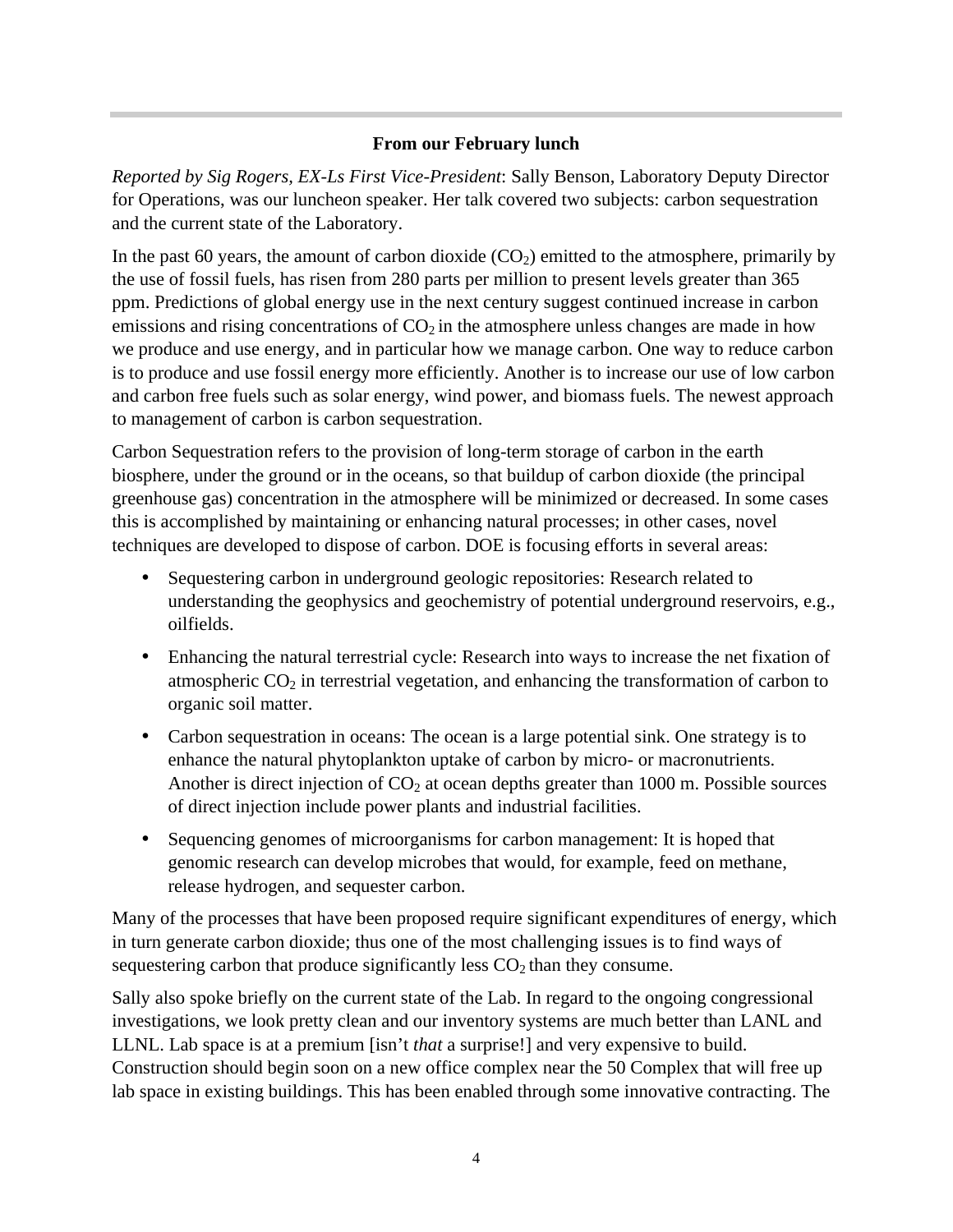building will be funded and built by non-governmental financing. LBNL will then lease it and at the end of the lease the Lab has the option to buy it for \$1. With the limited amount of capital federal funding available, this seems like a great deal.

*Table Hopping in February, by Shirley Ashley:* A record crowd of 98 attended this luncheon prompting several to ask "How come?" Whatever the reason—the announced speaker, the company of old friends, the location—doesn't matter. The chatter was lively as usual. I ran into a couple of first-timers there too. Stephanie Roth and Maxine Adams did the honors at the hostess table helping our Activities Officer, Inge Henle. Eleanor Dahl, a regular at that table, is recovering from recent surgery and to quote her husband, Per, she is a "tough cookie" and doing just great after three days at home.

Two Laboratory retirees who would appreciate hearing from their EX-L friends are Don Prestella and Ed Pollack. Chief Silva said that Don was sorry to miss the lunch as he usually attends but he was in the hospital, and Inge Henle announced that Ed recently suffered a couple of strokes and is home now recovering.

While waiting in line to sign in I spoke with Fred Perry, his first time at the EX-L lunches. He said he recently retired from the Lab. When asked what he was doing with his time off, he said "Fishing." Then he added "…in Alaska". Way to go. And Bob Mortiboy behind him in line said he had attended his  $60<sup>th</sup>$  high school reunion in Wisconsin lately – I asked how he found folks and he replied OLDER! And Ed and Josephine Lundberg were in Delaware when it never got above 10 degrees – Ed commented that they froze their "bippies off". Help me here – I couldn't find that word in the dictionary.

Ken Lou and his wife are planning another hostel trip but nearby this time – to Ventura in April. They'll be staying at a hotel designed by Frank Lloyd Wright Associates to learn all about digital photography. The software and camera will be supplied and with a professional photographer as the teacher they'll learn all about the process and make beautiful pictures. [Ken called me after the trip to report that the traveling was even better than the great classes and high-tech equipment, because of the opportunity it gave him to be with his daughters. (Daughter #2 on the drive down and daughter #1 on the way back.)]

Gene and Myrna Binnall had a super holiday in September with their grandchildren. They celebrated the birthday of one grandchild by treating them to a stay at the Disneyland Hotel and taking in all the pleasures of the Magic Kingdom. And another birthday celebration – Jo Barrera celebrated her granddaughter's  $15<sup>th</sup>$  birthday with a trip to Hawaii. Another couple enjoying their young grandchildren are the Al Klevins.

When I stopped to speak to Ellie Ralph and Nina I was told that they meet weekly at the Alta Bates Cardiac Rehabilitation Center. The two girls look great so I guess the therapy is working. They also said that member Roger Hughes also attends.

The Everetts had a good trip to the National Bowling Tourney in Billings, Montana, then visited Cody, Wyoming, and went on to Salem, Oregon for a very special occasion with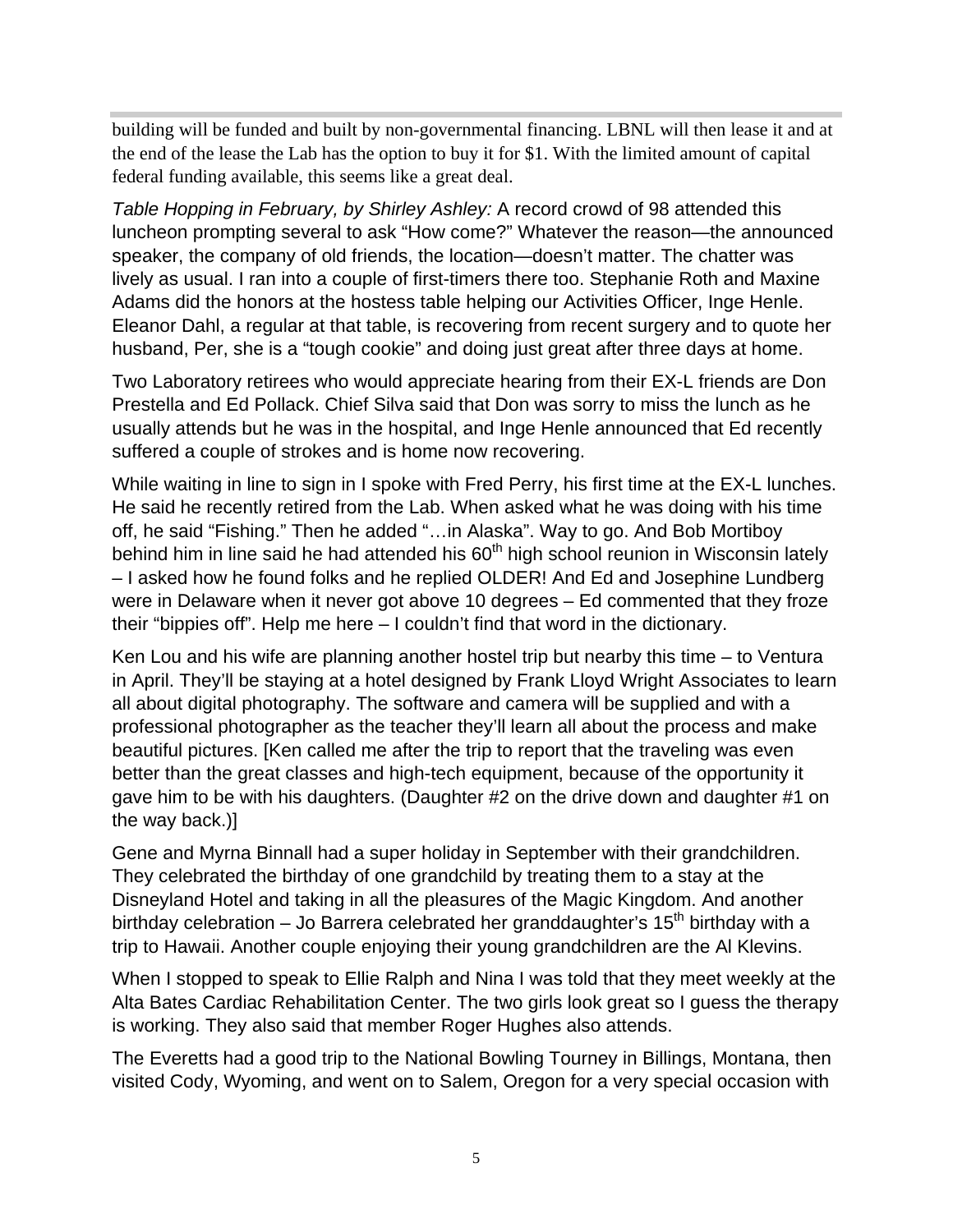Bob's Father, Sheridan Everett, who celebrated his 100<sup>th</sup> birthday. What an achievement.

Paul and Nancy Henrickson celebrated their 45<sup>th</sup> wedding Anniversary with a trip to Alaska last summer. But now Nancy says they spend their time with their grandchildren – she makes chocolate chip cookies for them and Paul keeps popsicles in the freezer which he distributes to neighbor children as well as his grandkids. And Paul said that he was reading and enjoying the book simply called "Alvarez" by Luis Alvarez.

Al Amon and Betty are going on a cruise in April down Mexico way – They'll be using their dancing slippers as they are going with a Ballroom Dance group they dance with frequently. How about that? Isn't there a 1940s song called "Down Mexico Way?" As I write this that melody goes through my head – a good one to swing to.

When asked what he had been up to by way of travel, Branko Leskovar said he decided to stay stateside and spent some time in Las Vegas seeing the shows – no gambling for him he said – and then he spent time in beautiful Yosemite – the falls were full at the time and his stay was great.

The Wolgasts have been working hard putting in a retaining wall to make sure their hill doesn't slide away from under them. Doug Drummond is happy to be back to normal living after a 4-bypass heart surgery on October 17. He is back square dancing again. And Geores Buttner came up to me and told me he is going to be running from Chicago to Santa Monica starting on April 2<sup>nd</sup> following Route 66. We'll look forward to that report.

Gertrude Young said that she has been a member for 10 years of a group working to create a new state agency that would assure health care for all residents. The proposed legislation – SB921 – will be coming before the house and she is hopeful that everyone will write their senators and assembly persons urging their support.

The door prizes were picked up by Myrna Binnall – big box of cookies; Janis Dairiki – yo ho ho a bottle of rum; and Dave Stevens (yep our lucky editor) – Baileys.

*Luncheon Attendees:* Maxine Adams Jose Alonso Al Amon Shirley Ashley Bill Baker Richard Baker Winnie Baker Josephine Barrera Tom Beales Bill Benson Sally Benson (speaker) Bill Bigelow Gene & Myrna Binnall

Bob & Elizabeth Birge Don & Yvonne Blackman Stanley Boyle Dick Burleigh Geores & Katie Buttner Chet & Daisy Cernac Chuck Courey Per Dahl Janis & Ned Dairiki Doug Drummond Andy DuBois Reid Edwards Bob & Judy Everett

Jack & Darlene Franck Bob Fulton Frank & Maxine Garnier Abe & Marj Glicksman Jim Haley Warren Harnden Inge Henle Victor Henri Paul & Nancy Henrickson Wini Heppler Egon Hoyer Roger & Lois Hughes Robert & Barbara Kaufmann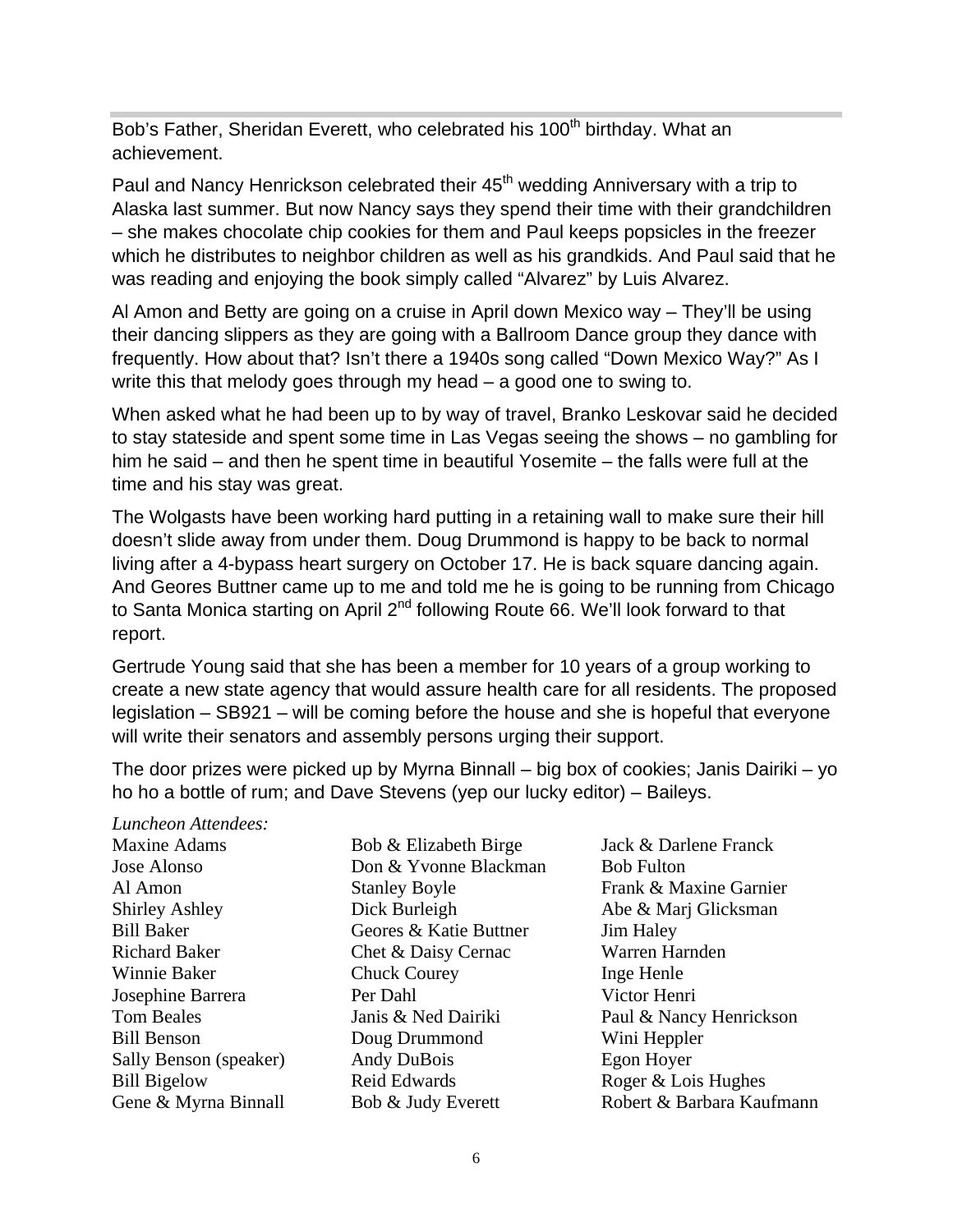Elmer Kelly Al Kleven Ralph Kujala Bud Larsh Branko Leskovar Edward & Lucienne Lofgren Ken Lou Katherine Lucas Jo & Ed Lundberg Donald Lundgren Dour Macdonald

Fritz & June Marg Bob Meuser Bob Miller Ken Mirk Robert & Jo Morris Bob Mortiboy Torlief Myhrer Charles Ogden Wendell Olson Fred Perry Ellie & Gwen Ralph Ed Reioux

Gary Schleimer Ben Shuey Elmer Silva Robbie & Mary Smits Dave Stevens Hugh & June Stoddard Clyde Taylor Samuel Villa Fred & Louise Vogelsberg Richard Wolgast Gertrude Young

#### **Editor's Note**

If it weren't for Shirley's table-hopping notes, one would think that most Ex-Lers just sit at home and eat bon-bons and watch the soaps. Surely some of you who don't make our luncheons also engage in interesting or unexpected activities that might be of interest to your fellow members. Bill Benson's avocation of chasing eclipses (see below) is a case in point. It seems that many of us travel, but do we travel only as passengers or do we (sometimes, at least) have a purpose? Do we read anything interesting? Do we engage in volunteer work that could use additional willing hands? Why not drop me a line about something you do, or have done, or are about to do, or would like to do: If you find it interesting, the odds are that a lot of the rest of us will, too! Articles or ideas for articles may be submitted via e-mail (stevens@LMI.net or david stevens@attbi.com) or snail-mail to Dave Stevens, 1107 Amador Ave, Berkeley, CA 94707, or even telephone (510-524-2904). Thanks—

dfs

#### **Luncheon Logistics**

You may think the our luncheons just happen: Not so. Inge Henle does much of the behind-the scenes work, and **she needs help**.

Firstly, she still needs help with registration. This is an opportunity to make sure you greet all your friends as they arrive. This need not be a lifetime commitment: If we can develop a cadre of folks willing to help, nobody would have to work more than once a year. If you are interested, please call Inge at 925-376-6156.

Secondly, the restaurant insists that beefeaters announce their intentions ahead of time. If you wish a meaty lunch, you *must* reserve your slice in advance. Last-minute arrivals can sign up for the salad or fish, but if you didn't make a timely reservation, you're not entitled to beef.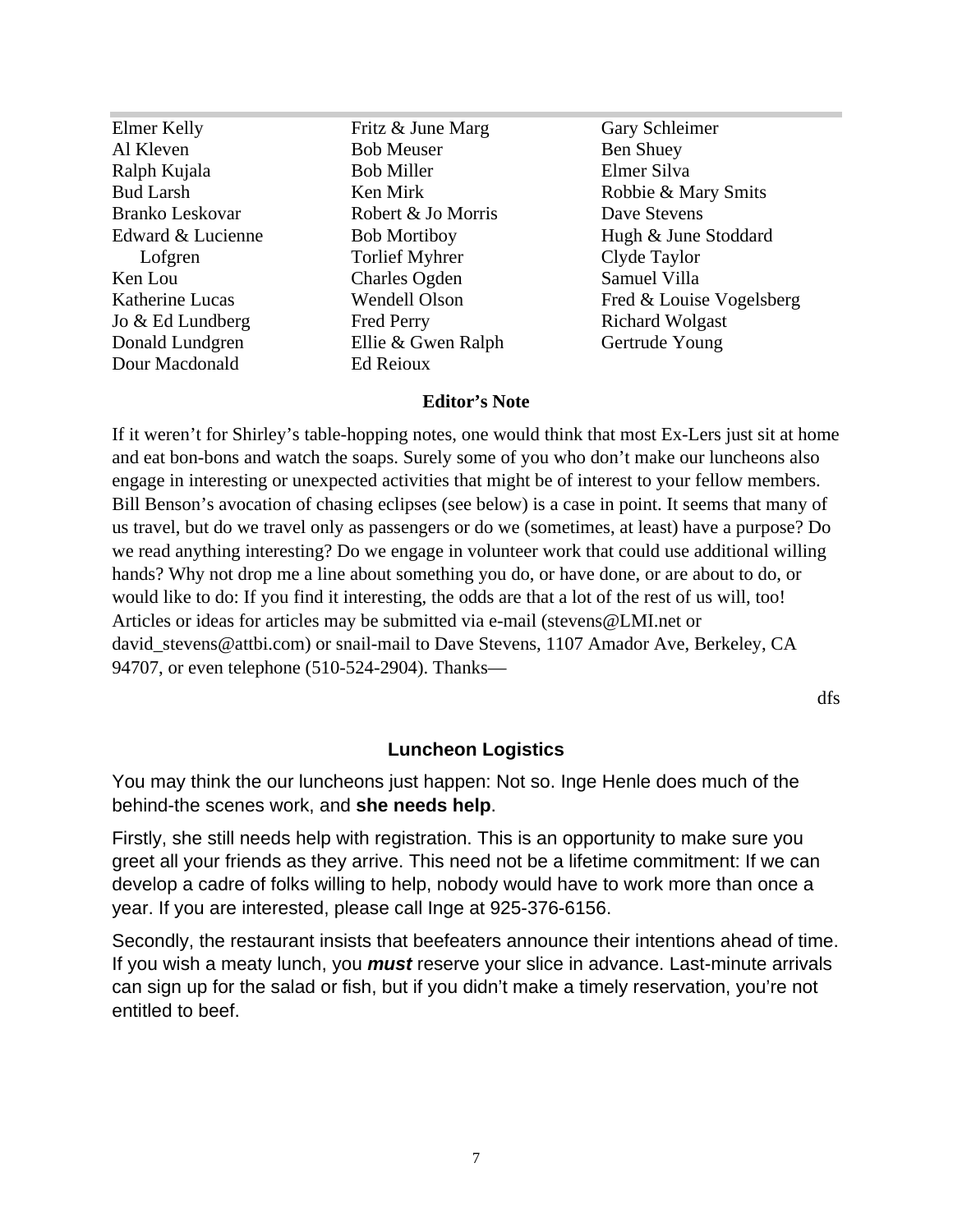#### **New Web Site Up!**

Richard Baker has completed his revision and updating of the EX-Ls web site. You can reach it through the A-Z Listing on LBNL's home page (at the A-Z page, click on E; the Ex-L link is near the bottom of the list) or directly at www.lbl.gov/ex-L-express. Check it out.

### **Highlights of the CUCRA Meeting, March 20, 2003 Bob Fulton, EX-Ls CUCRA representative**

[Bob's full report is available on the Ex-Ls web site.]

Assistant UC Treasurer Mel Stanton gave a short presentation on the fixed-income portion of the UCRS investments. He pointed out that they had begun to incorporate a relatively new government instrument called TIPS (inflation-protected treasuries) into their investments and that this had proven to be effective, and that the fixed-income portion of the investment program has been ahead of its benchmark recently.

Mark Esteban and Michelle French from the Office of the President discussed Health Care Issues. UCRS is considering joining with PERS in bidding health care plans, but has not made a final decision. The present Governor's budget includes no inflation for UC health care plans, so members can expect to continue to shoulder increasing portions of their health care costs.

Lisa Wagner of the Office of President discussion the Health Care Facilitator program that the University has developed and put in place over the last few years. Health Care Facilitators are developing a number of educational programs and workshops on Medicare, prescriptions, elder care and community resources. [You will hear more about LBNL's Health Care Facilitator in future issues of the Express.]

#### **A Conversation with the Lab**

As part of its effort to seek more contact with Laboratory friends and neighbors, the Lab's Community Relations Office is sponsoring "A Conversation about Lab Activities", scheduled for Thursday, May 8, 2003, 7:30-9:30 p.m. in the Haas Clubhouse in the Strawberry Canyon Recreation Area.

# **Eclipse Experiences Bill Benson**

It is fortuitous that the sun and moon have nearly the same apparent size in the sky—so that a total solar eclipse is possible, and when it happens, it will be spectacular—and that the moon's orbit is slightly inclined to the earth's and slightly eccentric—so the event is uncommon.

The most dramatic moments are just before complete totality, when the sun is reduced to discrete points of light—Baily's beads—peeking through irregularities at the edge of the moon, and then instants later when the solar corona bursts into view all around. If you have a high vantage point, and the self-discipline to briefly look away (not in my case), you may also see the moon's shadow sweep very quickly across the ground.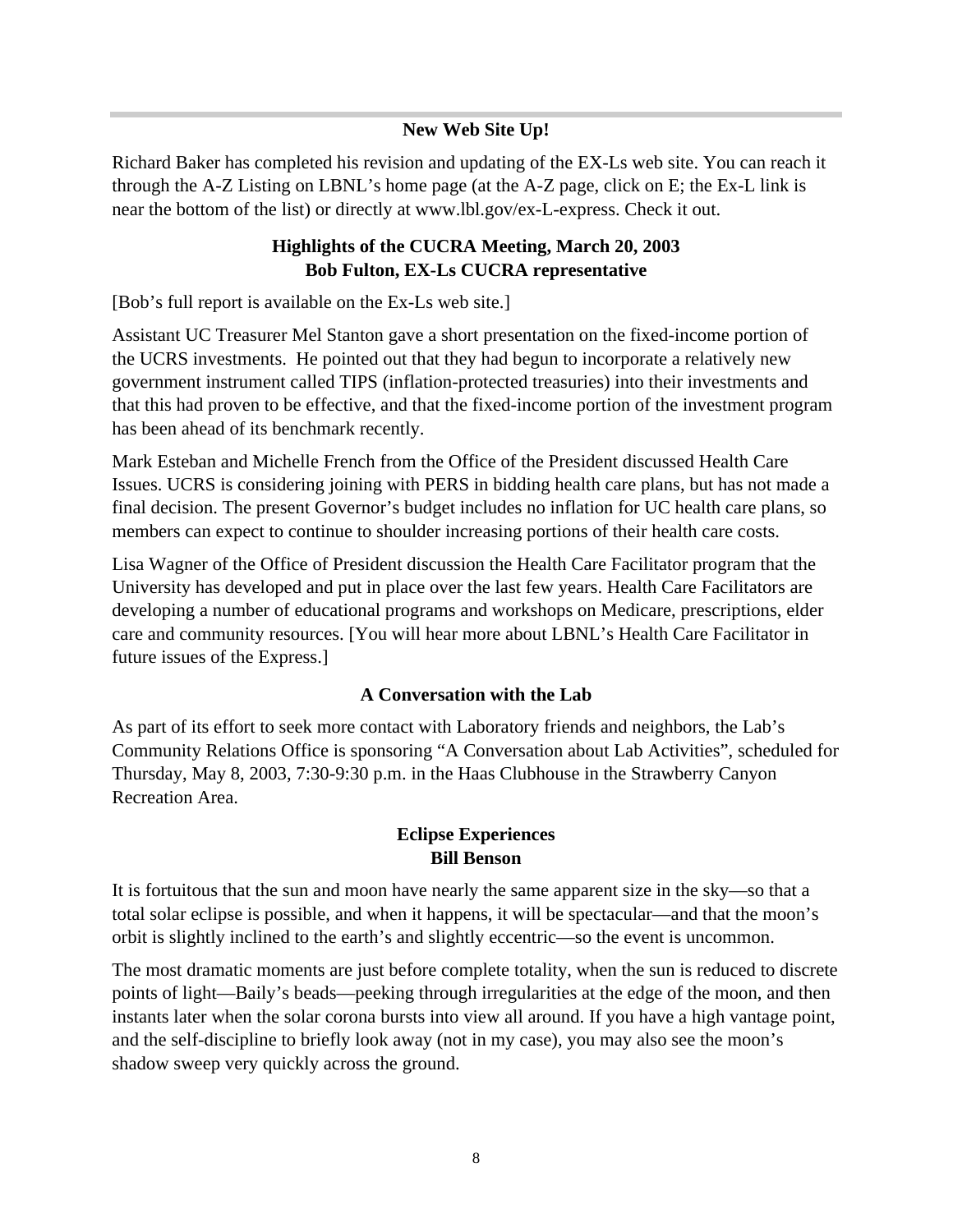The sky is darkened, but not really dark, with a diffuse light around the horizon, and with a sense of quiet and time suspended.

Aside from the wonder and awe—a direct connection with cosmic events—why go?

Since the best viewing conditions might be anywhere on earth (and some people show off Tshirts from Mongolia and other exotic locations to prove it), an eclipse can provide the impetus to travel where you otherwise might not consider going. Part of the pleasure in any travel is the fun of planning a trip, and then later experiencing the unplanned.

No matter how carefully you select for good weather, you can always be unlucky. On the other hand, it's very satisfying when clouds threaten but then dissipate at the last moment. Some examples below, but first an egregious mistake in planning, caught in time to prevent severe disappointment.

The eclipse track on June 21, 2001 started off the coast of South America and continued across the Atlantic and southern Africa, with best chances for clear skies, as well as longest duration of totality, on the coast of Angola. Since civil war there made this unappealing, I wondered if there might be an island in the mid-Atlantic on the track. Sure enough Ascension Island looked ideal. A speck of British territory, occupied to pre-empt the French from using it as a base to liberate Napoleon from St. Helena, it also served as a staging area in the Falklands war, so there was historical interest as a bonus. Fearing competition for limited accommodation and access, I got a very early start on reservations for the once-a-week RAF flights from England. Then on closer inspection I realized I'd reversed latitude and longitude. Luckily they wouldn't take my money that far in advance.

Our first success, February 26 1998, was on Curaçao, a small barren island of Dutch heritage in the Caribbean off the coast of Venezuela. Everything looked ideal: It almost never rained, and large areas were uninhabited but still easy to get to. Still, on the morning of the eclipse there was actual precipitation in the air (and this on a desert island, which seemed very unfair). With plenty of time to go, we went to the post office to at least get commemorative stamps and envelopes, and were rewarded with clear skies when we emerged several hours later.

We got a late start on the eclipse of July 11 1991, so expecting too much competition for Hawaii or Baja, we went to the beach at Mazatlan instead. Again it was sunny right up to the day of the eclipse, and then became solidly overcast. At the airport on the way home, though, we heard a few other people say they did get a glimpse through an opening for a least a few seconds.

Again, in Turkey for the eclipse of August 11, 1999, the weather was beautiful right up until the morning of the day itself, when scattered clouds perversely began to accumulate. Staying where we were, it looked like it might be touch and go, but since we were mobile with a car, we drove a bit toward the west, and finally settled along a country road. There was no wind and the clouds hardly seemed to move but rather dissolve and then re-form elsewhere. Gradually as totality approached there was just a single one that hovered near the sun. With only seconds to go we drove on at high speed only to hit a rough rocky detour. Torn between not damaging the car and missing the most important moment, we stopped just in time, and the sky was miraculously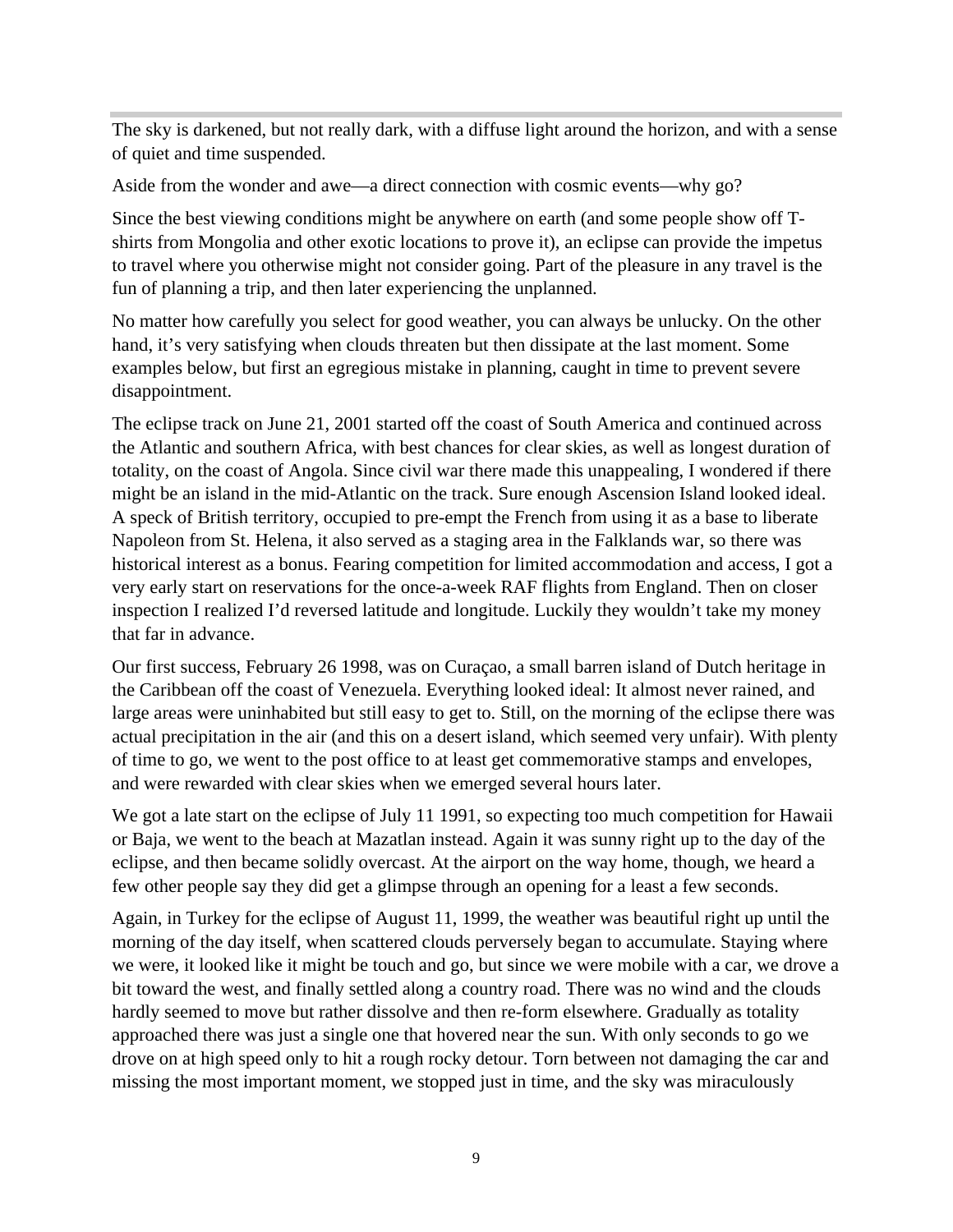already completely clear all around. (Among the unplanned events on this expedition was a major earthquake.)

If you would like to research upcoming eclipses, NASA provides one of the best web sites: <http://sunearth.gsfc.nasa.gov/eclipse/eclipse.html>. Fred Espenak generally prepares a comprehensive bulletin a year or more in advance and discusses the pros and cons of where to go. It looks like the next reasonable opportunity (aside from Antarctica this November 23) will be in Turkey on March 29, 2006.

#### **Trip Reports**

#### **The Grand Canyon – Part 3 Geores Buttner**

At the end of Part 2 we were floating down the Colorado on a raft in ready, still using the library theme, to explore the aisles of GeeGee's Grand Canyon.

Aisles such as Elves Chasm, where Royal Arch Creek has designed a unique waterfall whose backside is accessible through a horseshoe-shaped tunnel after a short swim across the pool that the fall has created. The cool swim is a prerequisite because the moss-laden rock walls on both sides of the pool are steep and slippery, not only with the moss, but also with maidenhair fern growing everywhere possible. The lower end of the tunnel is on the right side of the waterfall's climax, where you can enter into its mouth and ascend semicircular to an opening behind the fall a few feet above the pool's surface: a special place in the universe. The next step is not a step, but a dive into the plunging fall and plunge as well. After the plummet down to a dark depth, emergence back to atmosphere in the exact middle of the pool makes a high on any chemical substance seem totally ridiculous.

Aisles such as the Conquistador Aisle five miles further down the river—where no conquistador has ever been. But it does play host, way up there on its top shelves, to the best mountain sheep section in the whole library. And the Blacktail Canyon entrance provides a great opportunity for a hands-on study of the Great Unconformity.

Aisles such as the (unnamed?) one, after another 16-mile float, designed by the blue-green water of Havasu Creek, where inviting pools of transparent emerald gems pause between descending rushes of whitewater. This aisle is also where some of the most spectacular semicircular gatherings of travertine people are to be found. These seemingly frozen, rainbow-hued, vertical curtains of  $CaCO<sub>3</sub>$  are terraced aside the cliffs that overlook each cascade, including the five waterfalls of considerable stature along the creek's journey. They hold little ponds of the spring water that percolates through the rocks from Babs's (Kaibab Formation) limestone inhabitants a thousand feet above and is rich in carbonate minerals. As this essential seeps over pond's edge and is blown by the wind, more travertine folk are precipitated, giving the curtains a constant fresh appearance between these 400-million-year-old walls of Muav Limestone.

Aisles such as a side canyon, after another 11 miles, called Mat-kat-amibe, where a little creek has designed a V-shaped trough not too wide as to be a big problem for stretching four limbs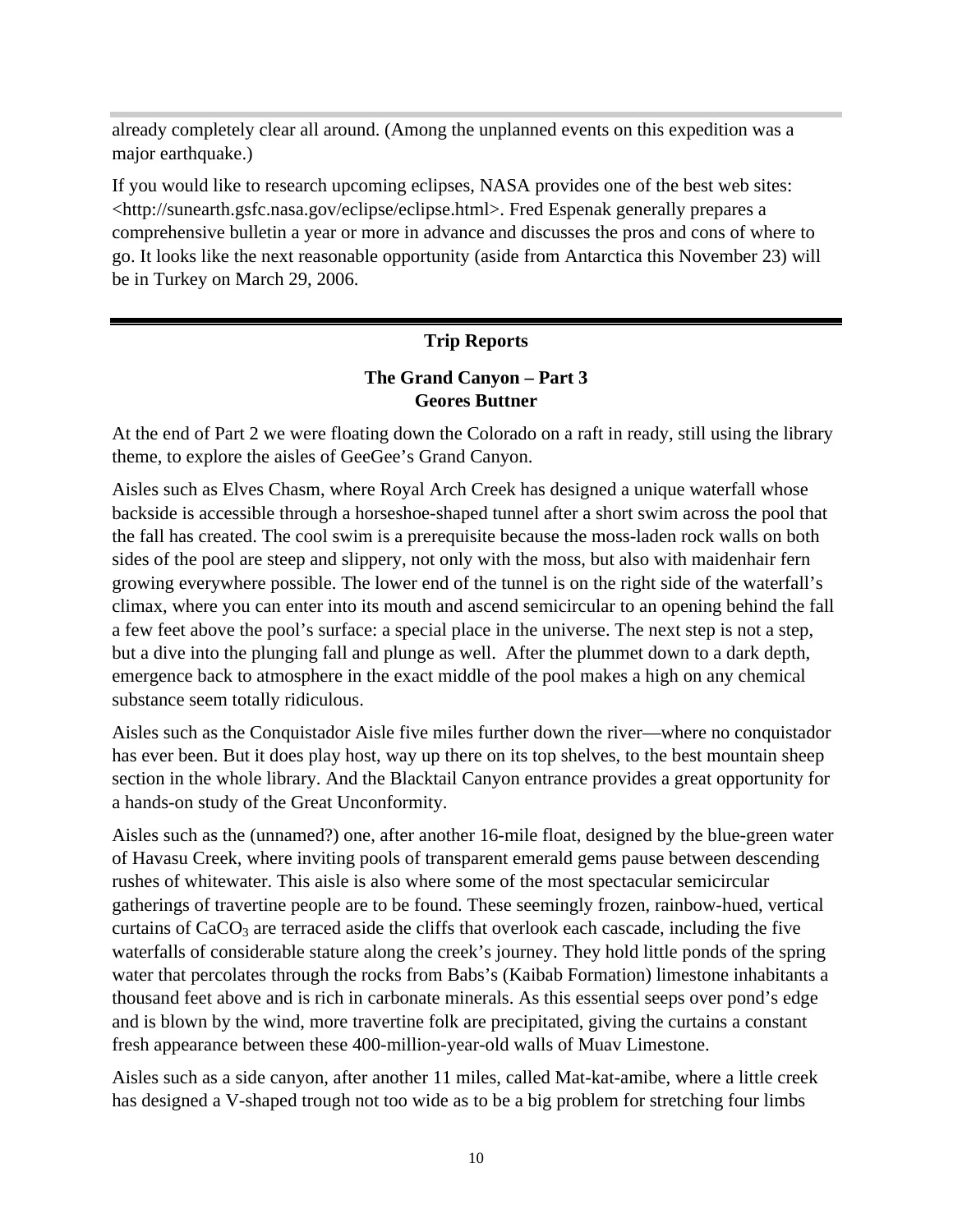outward far enough to make contact with opposite sides of the steep shoreline, so as to traverse upward crablike until greeted by a royal Muav amphitheatre not that far away from the Acropolis of Greece. Except that it's alive and dripping spring juices from its lilac walls onto lush displays of evening primrose and more moss and fern plus an endemic sunflower known as *McDougall's flaveria*.

Aisles such as, down the river another twenty to Mile 168 (as measured from Lee's Ferry), Fern Glen Canyon, where the meandering bed of its creator creek can be followed between towering rugged perpendicular Tapeats Sandstone giants doing a face-off ten feet from each other head to toe. The path opens suddenly, providing a view of even higher strata and a glen replete with more maidenhair fern, *Adiantum capillus-venersis*, with orchid and primrose for colorful company. A glance down provides a reflection of these plants as well in the colorful gravelbottomed pools the stream has left behind for a summer vacation. A longer point of view down there reveals tadpoles wiggling from cloud to cloud through the blue skies between the cliffs two thousand feet above.

This library can enhance life. It can create death. It can accomplish both at the same time.

*Yet to come: Part 4: Coconino, Hermit Shale, the Supai Group, and "Big Red".*

#### **Yucatan, Mexico Bill Baker**

I write this the day after we returned from the Yucatan, Mexico (last night at 8 PM). Had a VERY nice two weeks of fun and adventure in Mayaland with my daughters, Judi, Joyce, and Candace, and hubs Dana and Jason. Candy came in from Ogden, Utah, and met us at the airport in Mexico City. Judi and Jason used another airline, and were the first to arrive at Mérida (accent is on the first syllable). Dana met us at the airport there. We were in Mérida a week, having a ball with room parties and night life, restaurants, and touring Mayan ruins. The weather was pleasantly warm. Clouds kept it that way most of our two weeks in Mexico. The Mayans are a small, darkish, friendly people. There are many Mayan dialects, but Spanish is the universal language. We hired a car and driver to visit a colossal mass of pyramids and buildings at Chichen Itza, 80 miles west of Mérida. They are in good condition, even after being hidden by dense jungle for a thousand years. They were constructed primarily of one-to-two-foot blocks of coral rock, although some blocks are so massive it's a marvel how they ever got moved. Most of Yucatan appeared to be coral rock, which is limestone. Water seeping through the rock has carved out underground rivers and caverns, some of which develop into sink-holes, called *cenotes*. A 100-foot-wide one near the big Chichen Itza pyramid was used by the ancient Mayas for human sacrifices to their gods.

 We took a bus to Palenque and rented a station wagon with driver for two days more of exploring ruins. There must have been hundreds of acres of pyramids and buildings, but three quarters of the *Zona Arqueologica* is still covered with dense jungle. We explored about half of what has been cleared. Candy, the youngest, took off on her own, running around exploring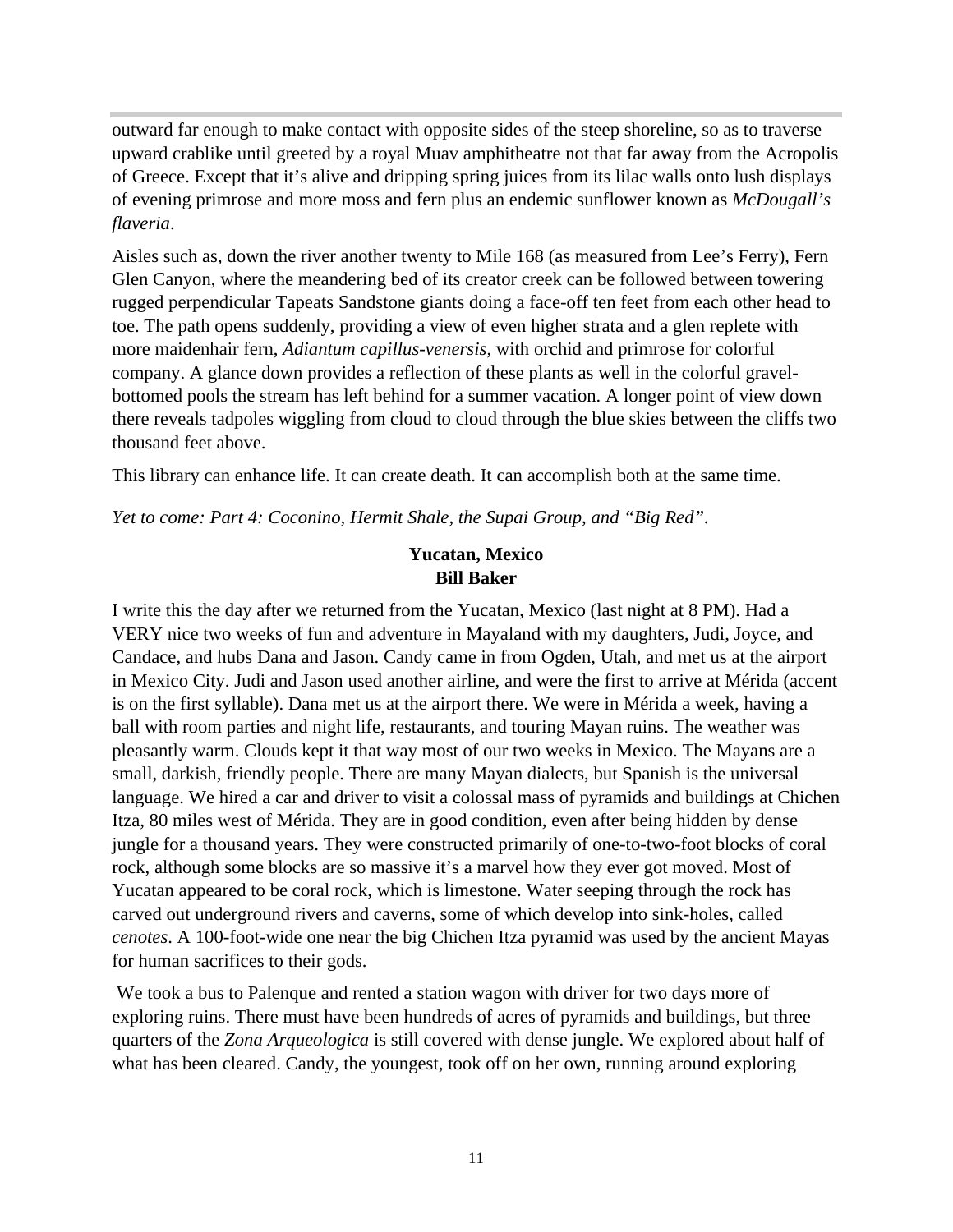everything, climbing all the pyramids, and taking hundreds of pics. (They all took hundreds of pics.)

Next, we went to Uxmal, another ruins site. The Mayan pyramids were used for human sacrifice. The Aztecs were doing that at the Mexico City pyramids when Cortez and the Spanish Conquistadores took over and stopped it. By then, the Mayan culture had disappeared and jungle covered their buildings. The Spanish tore the top off of one of the pyramids there and used the blocks to build an enormous church on the several acres of flat space left….It's a nunnery now.

We then took an overnight bus (8 hours) to Vera Cruz for another four days of our room parties, booze, snacks, restaurants—and THE CARNIVAL!!!, Feb 25-Mar 1. That's a Mexican tradition like the Mardi Gras in New Orleans and the world-famous one at Rio in South America. The streets at the *zocalo* (the city center in Mexico) were a mass of partying and dancing people. At 6-7 PM, during the Carnival, there was a parade; not a long one, but VERY noisy. Earth shaking drum beats came from a truck leading the parade with several eight-footish portable boom boxes, followed by a couple of marching bands, then 20 beautiful young women dancers wearing nothing but thongs. The BIG parade that filled the city with people from all over Mexico was scheduled for Saturday, March 1. Unfortunately, we couldn't stay for it. The airline wouldn't let us change the departure date and there wasn't an empty room left in the city. Miles of seventiered benches lined the parade route, awaiting the big event. There weren't many tourists, the war scare had cut them to 30% of normal, and English was very rare.

Vera Cruz is on the Gulf of Mexico. The Spanish fortified a small 3-acre island just off the coast there to ward off pirates, and used it as a storehouse for the gold, silver and other treasures taken from the Aztecs. To avoid pirates, they collected treasure over 6 month periods and sent it to Spain using several ships. We visited the island. It's now 75 acres, with a causeway to the mainland. A branch of the army is stationed there. The old section, with the first Spanish buildings in Mexico, is a museum open to the public.

My kids have been doing foreign trips every year about this time. They asked me to join them on one to Egypt last year but I was afraid I would slow their fun and didn't go. They have had trips to Greece and the Aegean islands, France and Hungary and New Zealand. Next year is tentatively Turkey—but wherever it is, after the adventure and fun of this one, I'm ready to go!

# **Useful Web Sites**

The following Web sites may be of general interest to EX-Lers. If there are others you think should be added to this list, please let me know. //dfs//

Ex-L Express: www.lbl.gov/ex-L-express Center for Research and Education in Aging (CREA): crea.berkeley.edu Berkeley Retirement Center: thecenter.berkeley.edu UC Benefits: atyourservice.ucop.edu Daily news from LBL: www.lbl.gov/today/ [updated each work day]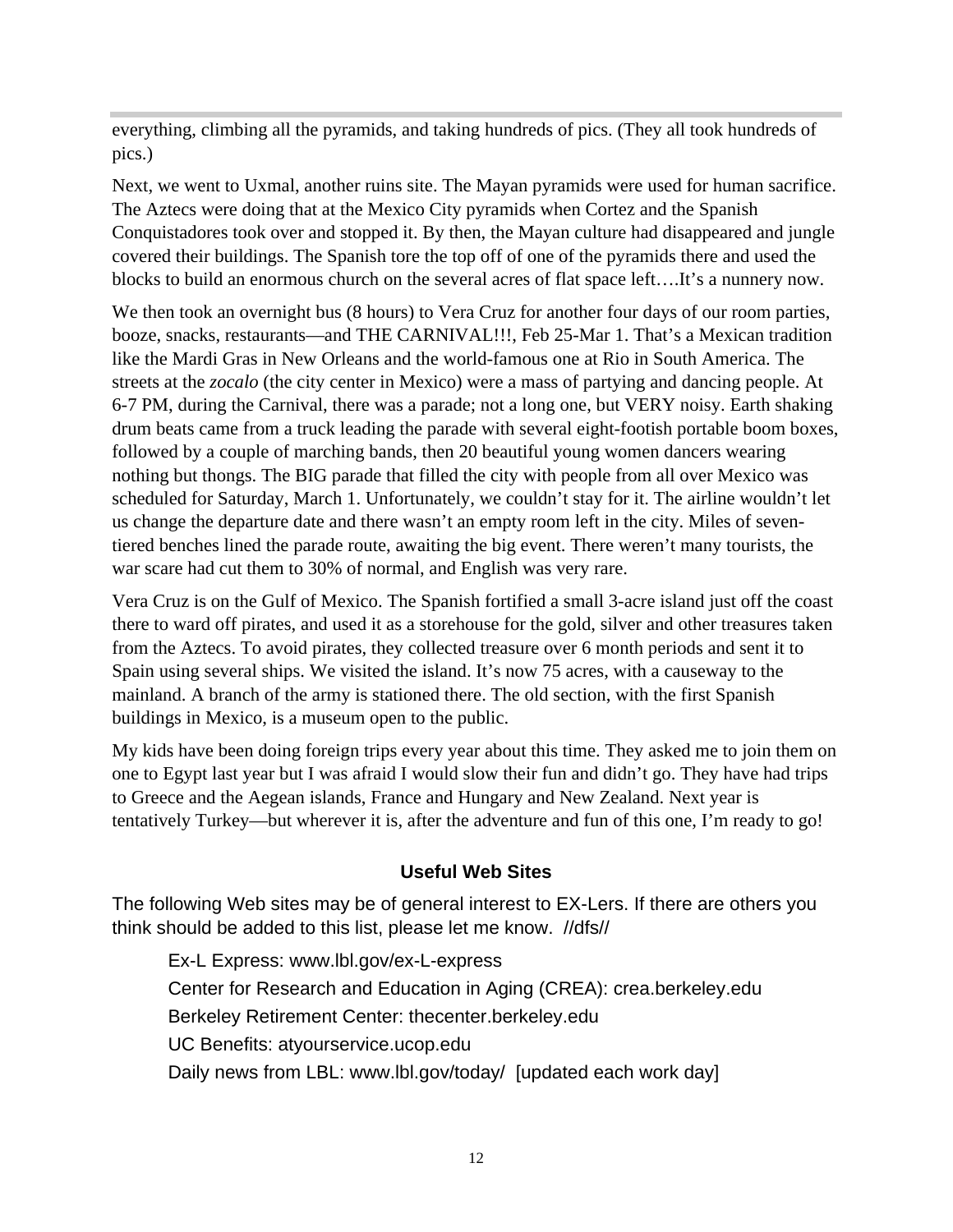#### **Erratum**

In an earlier newsletter I stated that one needed to apply in person to receive a Berkeley Retirement Center ID card. I have since learned that it is possible to apply via e-mail, phone, or fax. Call 510-642-5461 for details.



**EX-L 2** *Erith Ehrer*

> This is another straightforward cryptic crossword. (For a description of what it means to be "cryptic", see EX-L 1 in the January newsletter.) Erith hints that future puzzles may start to get more difficult. Note that although there appears to be no connection between the two halves of the puzzle, there are two clues with multi-word solutions containing words in each half. Erith also notes that a case of beer will provide two additional letters for each of the five-letter words that has only two unchecked letters. (Solution next issue.)

#### Across

- 3, 13D.Careless shepherd put broken bottle in a messy pile before taking a half step.  $(6, 2, 4)$
- 7. Drunk, I, in a buzz, light metal. (7)
- 8. Two guys might be found by some lakes. (6)
- 9 Hopper backtalk in a flophouse. (7)
- 10. Greek wine incurs loss of second ocular membrane. (6)
- 14. Flower companies take some back with no end of grace. (6)
- 18. Monumental structure may drip all over the place. (7)
- 19. Canon backs study of American philosopher's retreat. (6)
- 20. See 3D.
- 21. High-ranking messenger with fluids expresses acidity. (6)

#### Down

- 1. "I will" is often heard in a section of a church. (5)
- 2. Miserly man wears a hat. (5)
- 3, 20A.Disorderly puerile clans lead to blood on the moon. (5, 7)
- 4. Jumping rorqual with pod representations. (6)
- 5. Muddy? Dry up; I would. (6)
- 6. A baseball team, perhaps, gets a measure up in final. (6)
- 11. Hood in ship has a threatening look. (6)
- 12. Tree god may be seen on the front of some buildings. (6).
- 13. See 3A.
- 15. Temporally coordinate an audible fall.  $(6)$
- 16. Alumni in a tub. (5)
- 17. Wash in beer in secret. (5)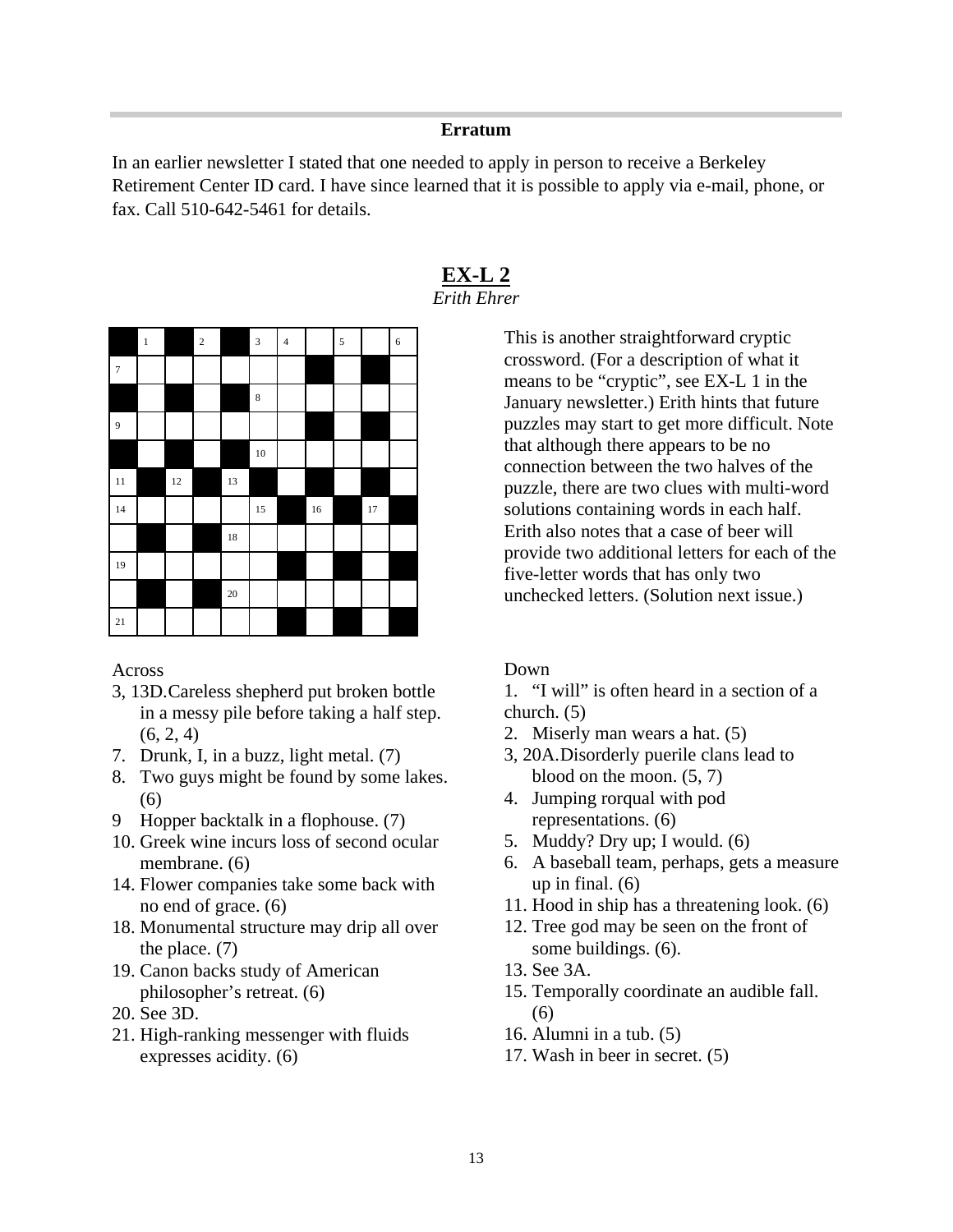| ${}^{1}R$         | E                 | $\rm ^{2}T$       | I              | ${}^{3}R$           | E          | 4M                 | E            | ${}^{5}N$         | T |             |
|-------------------|-------------------|-------------------|----------------|---------------------|------------|--------------------|--------------|-------------------|---|-------------|
| E                 |                   | E                 |                | ${\bf E}$           |            | ${\bf E}$          |              | ${\bf E}$         |   | ${}^6S$     |
| ${}^{7}S$         | O                 | A                 | R              | S                   |            | ${}^{8}S$          | K            | I                 | R | L           |
| T                 |                   |                   |                | $\mathcal{C}$       |            | S                  |              | T                 |   | $\mathbf O$ |
|                   | $^{9}G$           | $^{10}\mathrm{R}$ | $\overline{O}$ | U                   | P          |                    | $\rm ^{11}C$ | H                 | I | P           |
| $^{12}\mathrm{T}$ |                   | E                 |                | E                   |            | $^{13} \mathrm{A}$ |              | E                 |   | E           |
| $^{14}\mathrm{R}$ | 0                 | V                 | E              |                     | $^{15}\!F$ | L                  | I            | R                 | T |             |
| A                 |                   | E                 |                | ${}^{16}\mathrm{S}$ |            | U                  |              |                   |   | $^{17}\!S$  |
| $^{18}$ C         | A                 | R                 | G              | $\mathbf{O}$        |            | $^{19}$ M          | A            | $^{20}\mathrm{C}$ | A | W           |
| E                 |                   | S                 |                | F                   |            | N                  |              | H                 |   | A           |
|                   | $^{21}\mathrm{R}$ | E                 | L              | A                   | X          | A                  | T            | I                 | O | N           |

# **Solution to Ex-L 1**

Across

- 1. [re-enter Tim] [anag; *in confusion*]
- 7. sores [hom]
- 8.  $ski + r + 1$
- 9.  $\text{gro}(w) + \text{up}$
- 11. pi(t)ch [anag; *out*]
- 14. over, *moving* r *from end to front*
- 15. trifl(e) [anag; *in disorder*]
- 18.  $car + go$
- 19. ca' *in* maw
- 21. ax *in* relation

In the notes,

 $[ang] = anagram,$ 

 $[hom] = homophone,$ 

 $[rev]$  = reverse,

 $()$  = delete the letter(s) included in parens,

 $in =$  inserted into, and

 $+ =$  concatenate.

Many devices are employed in clues to signal the involvement of an anagram in the solution. For this one time only, where applicable, I have given in the notes the anagram indicator that was used. The indicators shown here by no means exhaust the possibilities.

#### Down

- 1. two meanings
- 2.  $(s)$ tea $(m)$
- 3. secure [anag; *new order*]
- 4. two meanings
- 5. i *in* nether
- 6.  $s + l$ ope
- 10. severer [anag; *mess*]
- 12. (ex)tra ce(llos) [hidden word]
- 13. alum + an(d) [rev]
- 16. so  $+$  fa
- 17.  $s + wan$
- 20. ich, *moving* i *from front to end*

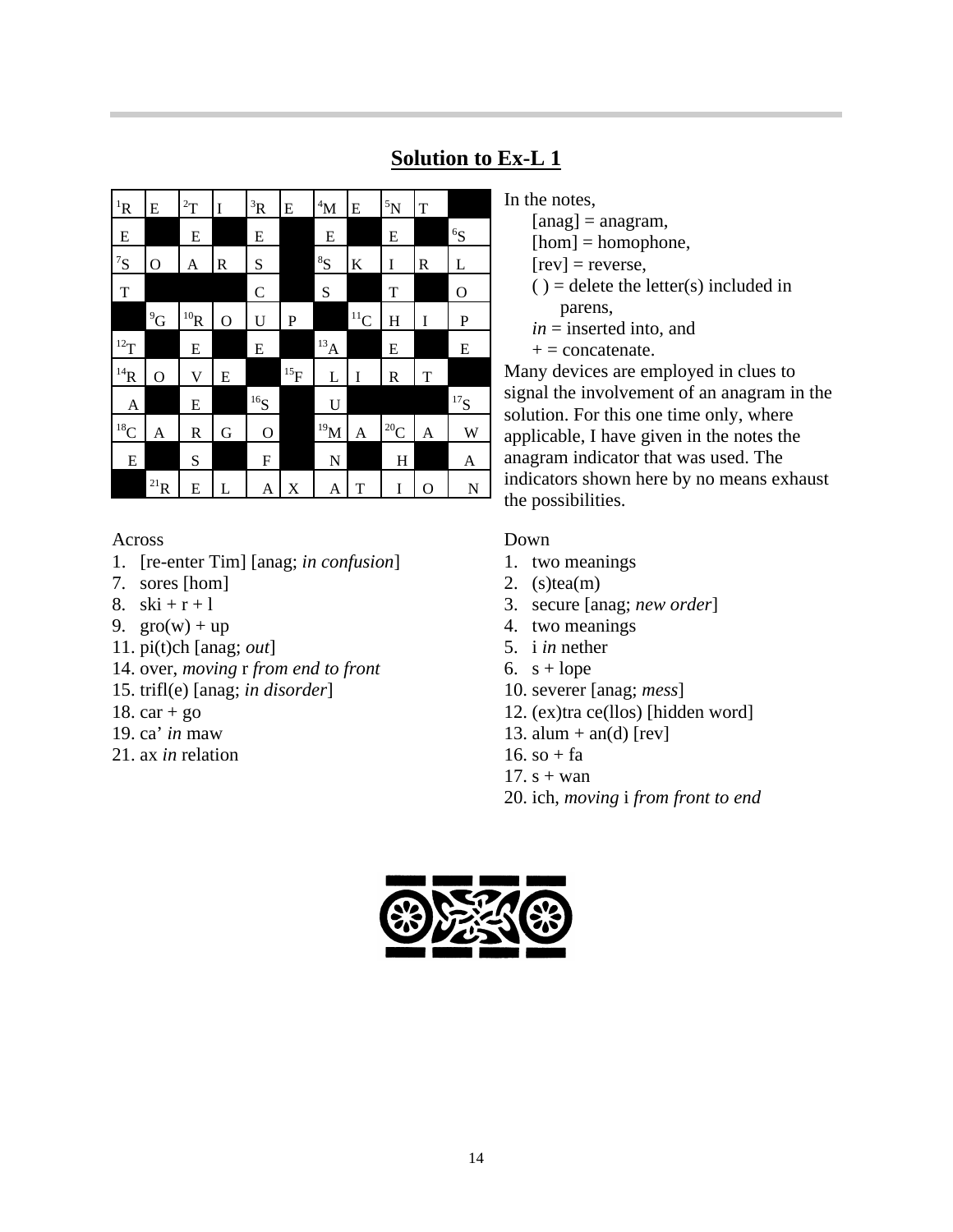# **IN MEMORIAM**

**{none reported}**

**WELCOME NEW MEMBERS**

**Dick Diamond Warren Harnden Fred Perry Samuel Villa**

#### **Open Enrolment for New Members**

**If any of you members know of Lab ex-employees who might be interested in joining the EX-Ls, have them contact Bud Larsh by e-mail at AlmonLarsh2@juno.com, or by phone at 510-724-1202. Bud will provide them with information about our group, and send them a membership application. Or, send their names and addresses, e-mail or otherwise, to Bud, for followup.**

| <b>SEE YOU AT THE MAY 15 LUNCHEON</b>                                                                                                                                                                                          |                        |                |  |  |  |  |  |
|--------------------------------------------------------------------------------------------------------------------------------------------------------------------------------------------------------------------------------|------------------------|----------------|--|--|--|--|--|
| <b>Inge Henle</b><br>To:<br>820 Villa Lane #3<br>Moraga, CA 94556<br>Be sure to make reservations by May 9                                                                                                                     |                        |                |  |  |  |  |  |
| From: the contract of the contract of the contract of the contract of the contract of the contract of the contract of the contract of the contract of the contract of the contract of the contract of the contract of the cont |                        |                |  |  |  |  |  |
| I plan to attend the EX-Ls luncheon                                                                                                                                                                                            | \$18                   | <b>PREPAID</b> |  |  |  |  |  |
| I will bring guest(s). Name(s) of guest(s): $\frac{1}{\sqrt{2\pi}}$                                                                                                                                                            |                        |                |  |  |  |  |  |
| <b>Menu Choice(s):</b><br>Beef<br>Fish                                                                                                                                                                                         | <b>Salad</b>           |                |  |  |  |  |  |
| Please make check payable to EX-Ls                                                                                                                                                                                             | <b>Total Enclosed:</b> |                |  |  |  |  |  |